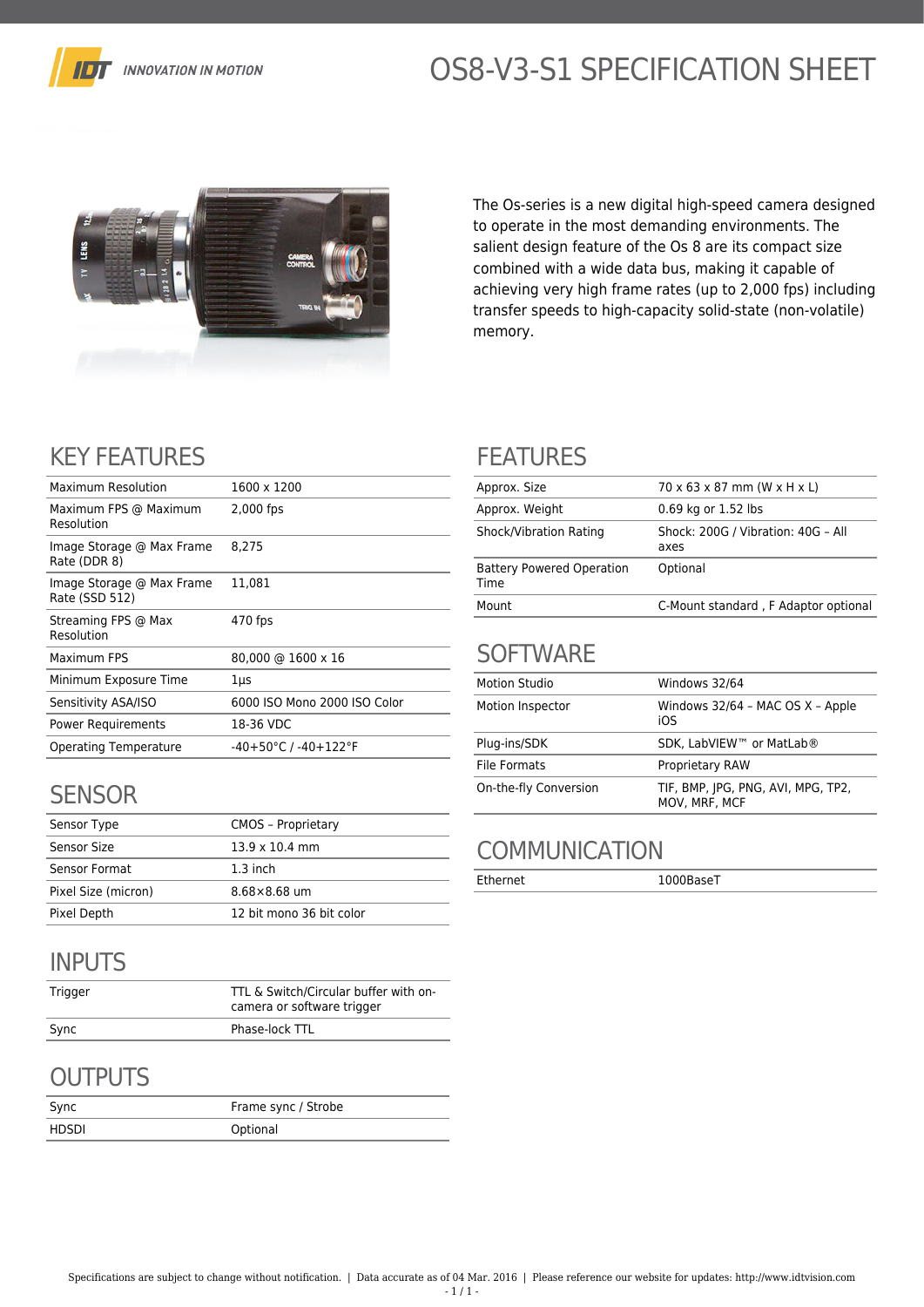

# OS8-V3-S2 SPECIFICATION SHEET



The Os-series is a new digital high-speed camera designed to operate in the most demanding environments. The salient design feature of the Os 8 are its compact size combined with a wide data bus, making it capable of achieving very high frame rates (up to 4,000 fps) including transfer speeds to high-capacity solid-state (non-volatile) memory.

# KEY FEATURES

| Maximum Resolution                          | 1600 x 1200                              |
|---------------------------------------------|------------------------------------------|
| Maximum FPS @ Maximum<br>Resolution         | 4,000 fps                                |
| Image Storage @ Max Frame<br>Rate (DDR 8)   | 8.275                                    |
| Image Storage @ Max Frame<br>Rate (SSD 512) | 9.248                                    |
| Streaming FPS @ Max<br>Resolution           | 470 fps                                  |
| Maximum FPS                                 | 88,000 @ 1600 x 16                       |
| Minimum Exposure Time                       | 1µs                                      |
| Sensitivity ASA/ISO                         | 6000 ISO Mono 2000 ISO Color             |
| <b>Power Requirements</b>                   | 18-36 VDC                                |
| <b>Operating Temperature</b>                | $-40+50^{\circ}$ C / $-40+122^{\circ}$ F |
|                                             |                                          |

## **SENSOR**

| Sensor Type         | <b>CMOS - Proprietary</b> |
|---------------------|---------------------------|
| Sensor Size         | $13.9 \times 10.4$ mm     |
| Sensor Format       | $1.3$ inch                |
| Pixel Size (micron) | $8.68\times8.68$ um       |
| Pixel Depth         | 12 bit mono 36 bit color  |

# INPUTS

| Trigger | TTL & Switch/Circular buffer with on-<br>camera or software trigger |
|---------|---------------------------------------------------------------------|
| Sync    | Phase-lock TTL                                                      |

# **OUTPUTS**

| Sync  | Frame sync / Strobe |
|-------|---------------------|
| HDSDI | Optional            |

#### FEATURES

| Approx. Size                             | $71 \times 63 \times 87$ mm (W $\times$ H $\times$ L) |
|------------------------------------------|-------------------------------------------------------|
| Approx. Weight                           | 0.69 kg or 1.52 lbs                                   |
| Shock/Vibration Rating                   | Shock: 200G / Vibration: 40G - All<br>axes            |
| <b>Battery Powered Operation</b><br>Time | Optional                                              |
| Mount                                    | C-Mount standard, F Adaptor optional                  |

#### **SOFTWARE**

| <b>Motion Studio</b>  | Windows 32/64                                       |
|-----------------------|-----------------------------------------------------|
| Motion Inspector      | Windows 32/64 - MAC OS X - Apple<br>iOS             |
| Plug-ins/SDK          | SDK. LabVIEW™ or MatLab®                            |
| File Formats          | <b>Proprietary RAW</b>                              |
| On-the-fly Conversion | TIF, BMP, JPG, PNG, AVI, MPG, TP2,<br>MOV, MRF, MCF |

## **COMMUNICATION**

Ethernet 1000BaseT